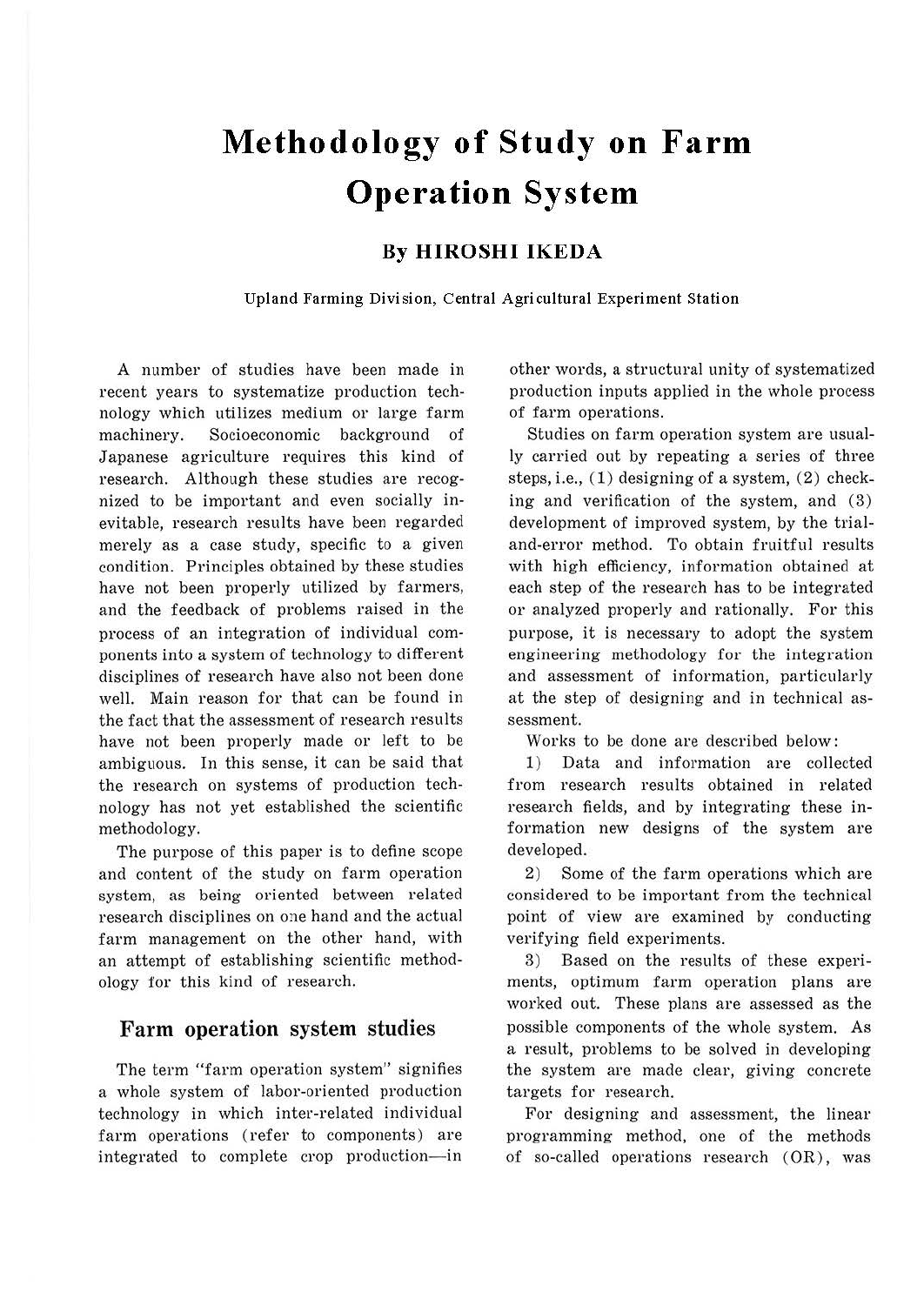applied. Regarding the premises for application of the linear programming method, the linearity, independency, additivity and divisibility of the objects were examined. As a result it was found that these premises were practically satisfied by using number of 0.3 ha field unit as the variable.

# **Farm operation system for Italian ryegrass-lowland rice cultivation**

From 1964 to 1968, a group of research workers, including the author, carried out the study on the Italian ryegrass-lowland rice cultivation on double cropping paddy field by the use of medium and large size farm machines. By utilizing the result of this study, the author developed the method to calculate the various coefficients to be used for the application of linear programming method for the system integration and assessment.

Since study on cultivation itself of Italian ryegrass and following lowland rice as a second crop was so scarce so far that cultivation experiments were carried out in para!lel to the system study. As a result, it was found that dry matter yields of Italian ryegrass at the first cutting can be estimated by knowing the accumulated effective temperature, and the yields of subsequent cuttings can be estimated by daily mean temperature (Figs. 1 and 2). The estimated figures were found to be fairly consistent with the actual harvests obtained in the system study. The latest limit of sowing time, allowable in scheduling farm operation, was also determined.

As the growth of lowland rice cropped after Italian ryegrass is liable to be very unstable, the following factors were examined: rate of fertilizer applied to Italian ryegrass, duration of cropless period and methods of land preparation before transplanting of rice, rice variety to be used, planting density, water management in rice growing period, PCP application for controlling growth, etc. The result indicated that lowland rice cultivation after Italian ryegrass has to be divided into two groups, which must be treated differently: rice after



Fig. 1. Relationship between yields of Italian ryegrass at the first cutting and the accumulated effective temperature





Italian ryegrass which received heavy fertilization *vs* light fertilization. Difference was found in the effect of grass root residues on growth of rice plants and ways to control it. For each case, agronomic significance, interrelationship and possible alternatives of these factors were studied to design cultural management of rice. The latest limit of sowing time of rice was also determined.

To apply the linear programming method, concrete working schedule was planned on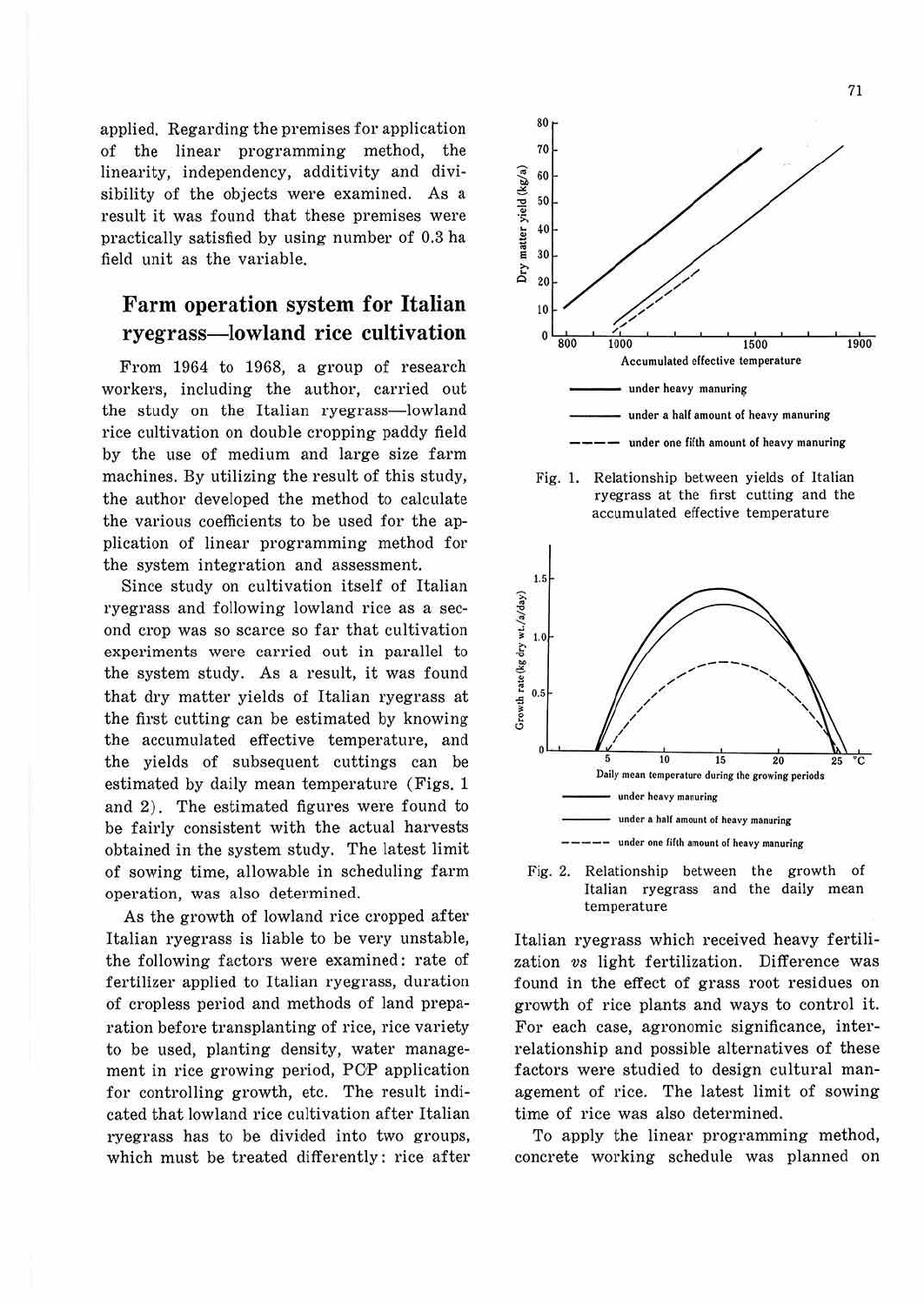weekly basis, and number of 0.3 ha field units was used as the variable.

**1)** A whole system of farm operation was divided into components (working process) and each working process was expressed by a symbol.

2) Using the results of above-mentioned experiments, a range of time allowable for each working process was determined.

3) By combining working processes in different arrangements within a range of allowable time for each process determined as above, different types of combination (farm operation system) were designed.

4) Technical coefficients or actual working hour/unit parcel of 0.3 ha were calculated.

5) Total hours/week available for the use of tractor or combine-harvester were determined by taking into consideration the weather statistics and the soil condition which permits the use of big machines.

6) Calculation of Cj-value was made for each of the following cases:

- 1. Maximum acreage to be managed by the system
- 2. Maximum yield (production) to be obtained by the system
- 3. Maximum profit to be gained by the system

The Cj-value represents the target, and is expressed on the basis of cultivation on one unit of 0.3 ha field parcel.

7 ) After completing all these procedures, the simplex tableaux were produced and they were processed by computer.

In calculating all these coefficient, results of studies on farm operation system and its components available so far were utilized.

## **Assessment of farm operation** sys- · **tem**

Assessment of the system was made by calculations in which the followings were taken as parameter: way of diving the system into components and rearrangement of the components into the system, period for each working process, yields of rice, price of product of Italian ryegrass, weather, etc.

1) As to the assessment of the components, it was found that the farm operations during a period between the harvest of Italian ryegrass and planting of rice offer the most important technical problem (Table 1). In case when rice is grown by direct-seeding culture, it was found that the use of plowing for land preparation gives high accuracy of sowing operation which causes stabilized high yields of rice, but is of low efficiency. The system using a 15 PS tractor can cover only 4 ha of field by this method. On the other hand, if the rotarying is applied, an efficiency is increased so that 6 ha of field can be covered with the same 15 PS tractor, but sowing accuracy is decreased, giving adverse effects on yields. This is same with the system using 35 PS tractor. Therefore, it can be concluded that the partial rotarying (with 10 cm of width only of the seeding row) is recommendable.

In case of transplanting culture, it was made clear that the system using 15 PS tractor can cover 10 ha and that of 35 PS can cover 16 ha at the most.

2) Assessment of the whole system of Italian ryegrass-lowland rice was made on the system which adopted partial rotarying, by calculating the optimum working program by using the linear programming method. Under climatic condition of the normal year, the system using 35 PS can cover about 9 ha, but by considering yearly fluctuations of weather it was assessed to be safe to cover 6.4 ha in 8 years out of 10 years.

3) Economic assessment predicted that Italian ryegrass may not be grown by farmers as a winter crop unless rice yield (brown rice) is as low as 3.5 ton/ha and the price of harvested Italian ryegrass is kept as high as 60 Yen/ kg of dry matter. If the production cost of Italian ryegrass is reduced by using cattle urine as a substitute for chemical fertilizer which occupies a major portion of the cost, Italian ryegrass can be grown with profit under the combinations of 3.5 ton of rice yield and more than 40 Yen/kg of